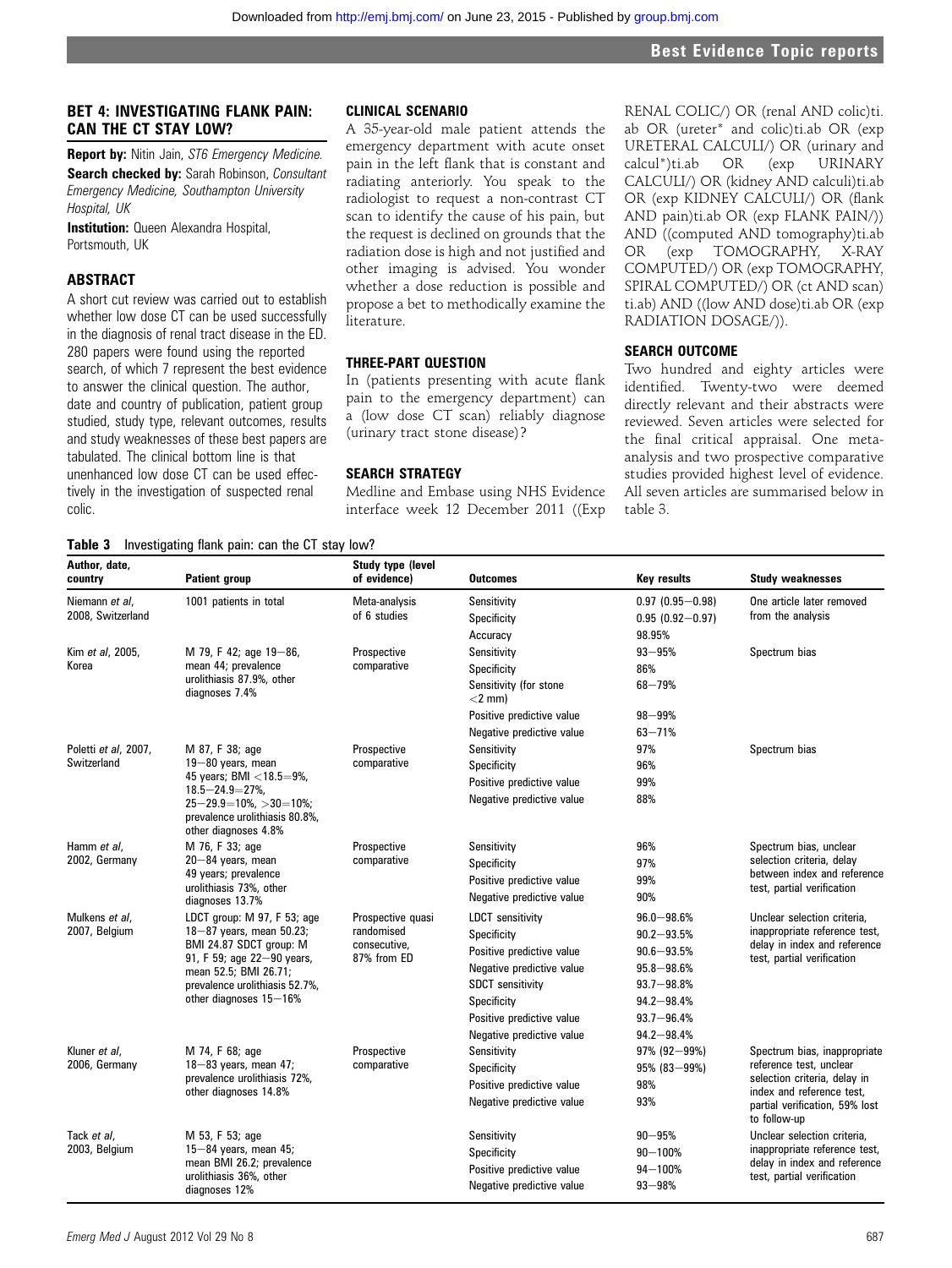# Best Evidence Topic reports

#### **COMMENTS**

Urinary stone disease is one of the more common causes of flank pain. Studies that have reported significant alternative diagnoses are based on the use of unenhanced CT, considered as the gold standard for investigation. Even though it is a better investigation, there are concerns regarding the level of radiation exposure with a CT scan. Some patients may need multiple scans and may receive a substantial dose of radiation. Katz et al reported a mean effective radiation dose of 8.5 mSv for multi-detector CT. Significantly, 176 patients needed multiple scans reaching the maximum dose of 154 mSv. The lifetime attributable risk of developing cancer is generally 1/10 000 for every 10 mSv of radiation exposure, average across all ages and gender. However, for patients <30 years of age lifetime attributable risk is 10/10 000.Therefore it is essential to reduce the dose of radiation exposure. But that should not compromise with diagnostic quality. Over the last decade, the dosage of radiation for CT scans has gradually reduced and some of the CT examinations can now be done with a low dose, typically less than 3 mSv per examination. Liu et al were first to report the use of low dose CT (LDCT) in 2000, however their calculation of the radiation dose was incorrect and the paper was later retracted. Niemann et al later excluded this paper from their meta-analysis. There were a total of 1001 patients. Pooled sensitivity and specificity were 0.965 (95% CI 0.949 to 0.978) and 0.949 (95% CI 0.918 to 0.970), respectively. The accuracy of the test reflected by the area under the summary receiver operating curve was 98.95% (SE 0.0032). Kim et al and Poletti et al have

directly compared the LDCT with standard dose CT. Both concluded that the investigation has high sensitivity and specificity for diagnosing urolithiasis when the stone size is 2 mm or 3 mm. Given that stones <5 mm have a 68% (95% CI 46% to 85%) chance of spontaneous passage, most clinically significant stones can be diagnosed with this technique. Poletti et al reported that the sensitivity falls to 50% for patients with a BMI  $>$ 30 kg/m<sup>2</sup>. This finding has conflicting evidence. While Mulkens et al did not find any difference in diagnosing urolithiasis in obese and overweight patients, Hamm et al recommended  $31 \text{ kg/m}^2$  and Tack *et al* recommended  $35 \text{ kg/m}^2$  as the upper limit for doing an LDCT. However the number of obese patients in these studies is very small and therefore these are underpowered to establish any statistically significant result. Barring the three (level 1) studies, the rest have methodological flaws. The main reason is the use of a composite or a weaker reference standard. It will be ethically difficult to justify a study comparing standard dose CT with LDCT as this will mean excessive radiation and therefore a composite standard is used as reference test. However, some of the components of the composite reference standard, like the presence or absence of microscopic haematuria, plain abdominal film or ultrasound scan are of questionable value in diagnosing urolithiasis. Different investigation modalities were applied to different patients, which may have depended on the results of the initial CT scan, making it highly likely that the index test (LDCT) was part of patient workup. The metaanalysis of six studies by Niemann et al reported high sensitivity and specificity

with  $LR +$  of 18.9 and  $LR -$  of 0.04 for the diagnosis of urolithiasis by LDCT.

## Clinical bottom line

Unenhanced low dose CT scan can be used for as a first line investigation for the diagnostic workup of patients with suspected renal colic.

- Niemann T, Kollmann T, Bongartz G. Diagnostic performance of low-dose CT for the detection of urolithiasis: a meta-analysis. AJR Am J Roentgenol 2008;191:396-401.
- Kim BS, Hwang IK, Choi YW, et al. Low-Dose and Standard-Dose unenhanced helical CT for the assessment of acute renal colic: prospective comparative study. Acta Radiol 2005;46:756-63.
- Poletti PA, Platon A, Rutschmann OT, et al. Lowdose versus standard-dose CT protocol in patients with clinically suspected renal colic. AJR Am J Roentgenol 2007;188:927-33.
- **Hamm M**, Knopfle E, Wartenberg S, et al. Low dose unenhanced helical computerised tomography for the evaluation of acute flank pain. J Urol 2002;167:1687-91.
- $\triangleright$  Mulkens TH, Daineffe S, De Wijngaert R, et al. Urinary stone disease: comparison of standarddose and low-dose with 4D MDCT tube current modulation. AJR Am J Roentgenol 2007;188:553-62.
- Kluner C, Hein PA, Gralla O, et al. Does ultra-lowdose CT with a radiation dose equivalent to that of KUB suffice to detect renal and ureteral calculi? J Comput Assist Tomogr 2006; $30:44-50$ .
- Tack D, Sourtzis S, Delpierre I, et al. Low-dose unenhanced multidetector CT of patients with suspected renal colic. AJR Am J Roentgenol 2003;180:305-11.

Provenance and peer review Commissioned; internally peer reviewed.

Emerg Med J 2012;29:687-688. doi:10.1136/emermed-2012-201590.5